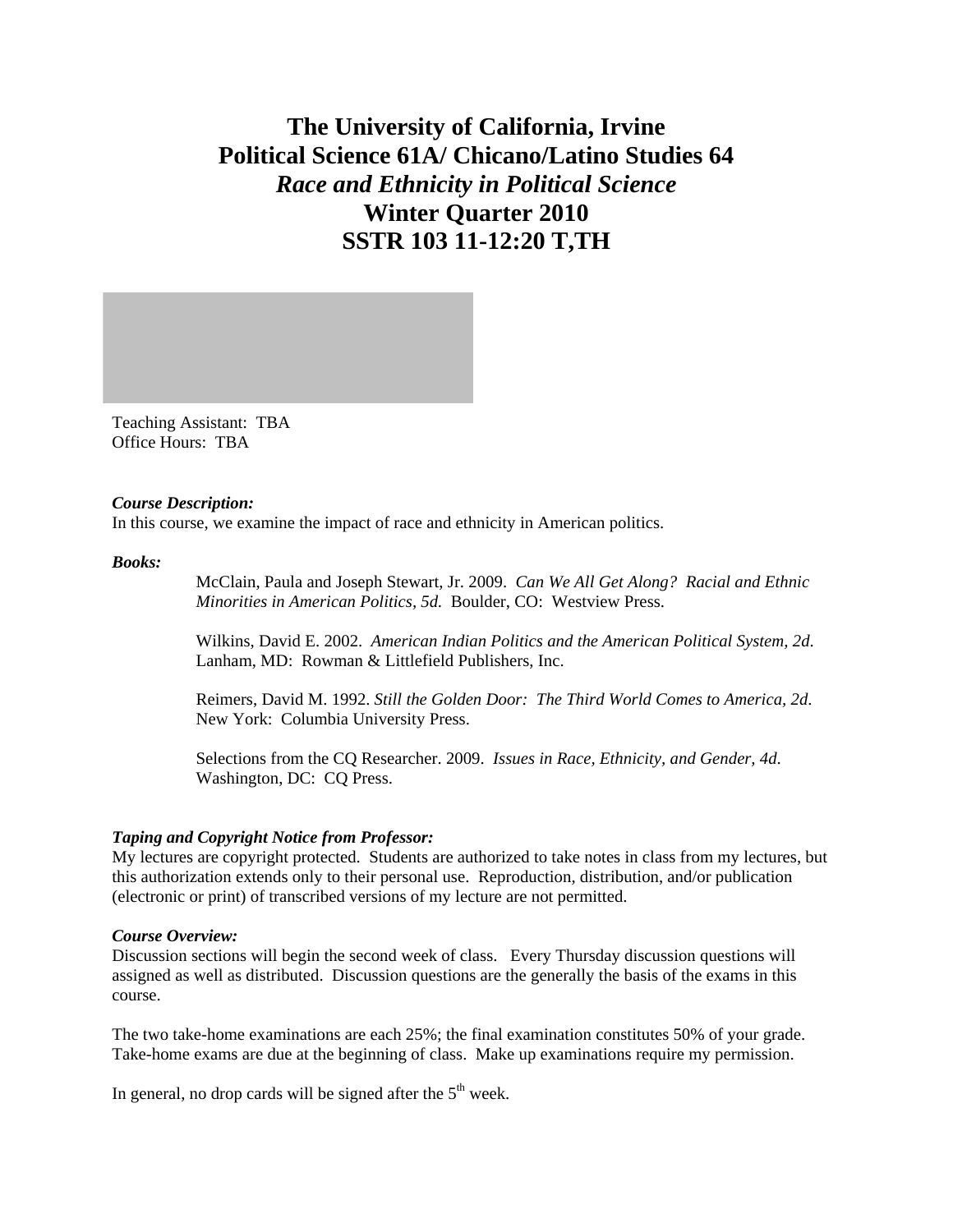## **Readings**

WEEK 1 January 5,7—America's Racial Dilemma & Citizenship

# **READINGS:**

Can We All Get Along? 4d, Chapter 1, Paula D. McClain and Joseph Stewart Jr., pp. 1-27.

WEEK 2 January 12, 14—Minority Groups and Voting Rights

Can We All Get Along? 4d, Chapter 2, Paula D. McClain and Joseph Stewart Jr., pp. 29-63.

Film Presentation: *Mendez vs Westminster*

WEEK 3 January 19, 21—Minorities and the Public Policymaking Process

**READINGS**: Can We All Get Along? 4d, Chapters 3 and 4, Paula D. McClain and Joseph Stewart Jr., pp. 65-123.

Film Presentation: *Of Civil Wrongs and Rights: The Fred Korematsu Story*

WEEK 4 January 26, 28— Federal Indian Policy

**READINGS:** American Indian Politics and the American Political System, 2d, Chapter 4, David E. Wilkins., pp. 109-124.

Film Presentation: *The Way West* (The American Indian War), Part 1.

# **1ST Midterm: Distributed January 28th, due in class, February 2nd**

WEEK 5 February 2, 4— American Indians Politics

**READINGS:** American Indian Politics and the American Political System, 2d, Chapter 2, David E. Wilkins., pp. 45-66.

WEEK 6 February 9, 11— Contemporary Issues for American Indians

# **READINGS**: